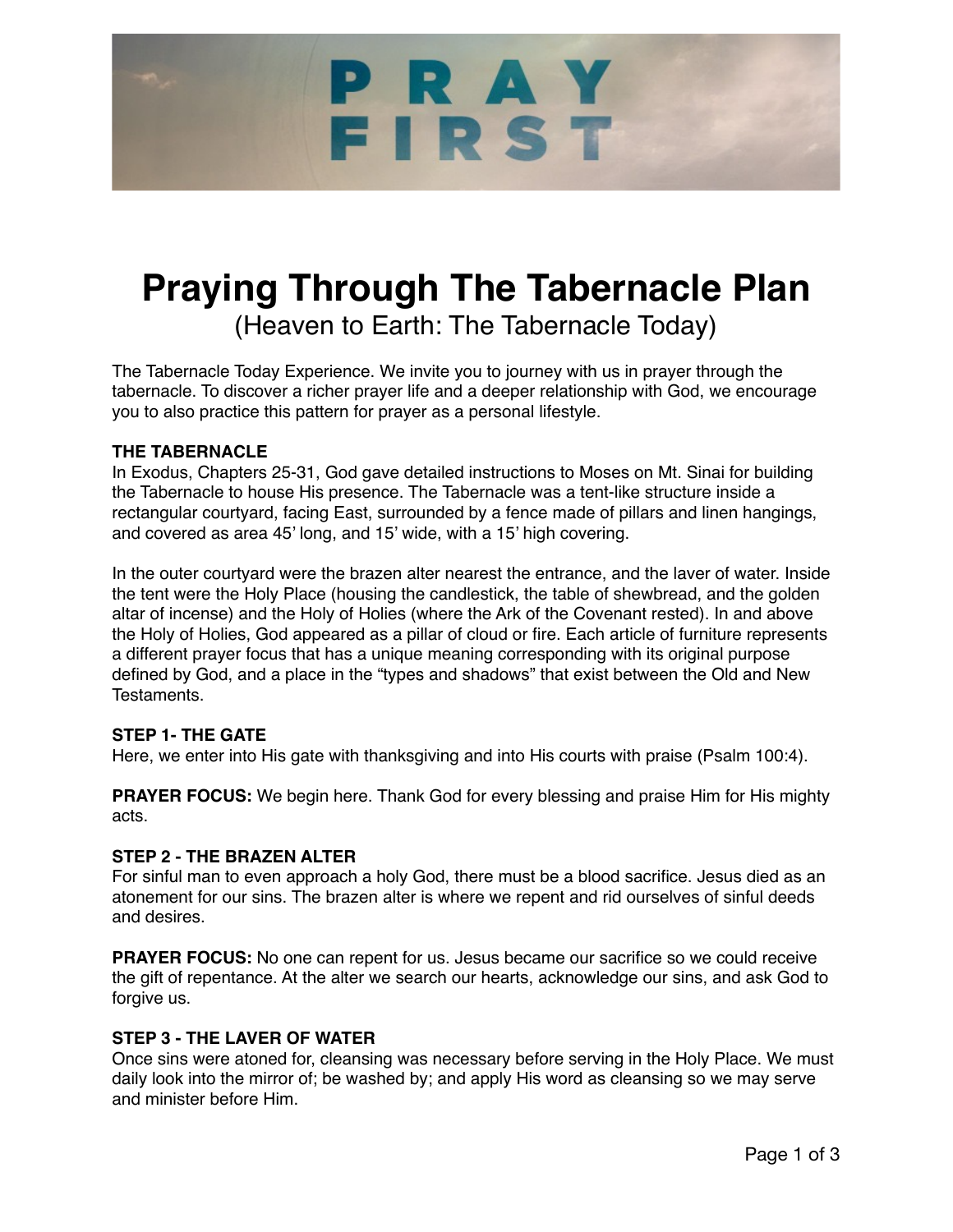**PRAYER FOCUS:** Here we take time to read and meditate on God's Word and allow it to wash over us and through us. When we examine ourselves with his Word as our guide, the Word will sanctify and cleanse us.

#### **STEP 4 - THE FIVE PILLARS**

Each pillar symbolizes one of the characteristics of God named by Isaiah.

**PRAYER FOCUS:** "His name shall be called Wonderful, Counselor, Mighty God, Everlasting Father and Prince of Peace" (Isaiah 9:6). Pray for a revelation of the power of and for the office of each name to be present in our lives.

### **STEP 5 - THE GOLDEN CANDLESTICK**

This oil is symbolic of the illuminating and revelatory power of the Holy Ghost. The priest's duty was to keep the wicks trimmed so the lamp would exude pure light without smoke.

**PRAYER FOCUS:** At this source of continuous shinning light ask God for spiritual revelation, direction and guidance. Pray for the anointing of the Holy Ghost to be active in our lives. Jesus said "I am the light of the world..." (John 8:12).

### **STEP 6 - THE TABLE OF SHEWBREAD**

The table/bread symbolized God's willingness to fellowship with man and him to be in His presence.

**PRAYER FOCUS:** "I am the bread of life..." (John 6:35, 49-50). This bread of His presence is the "rhema" (God -breathed) Word of God to us. Ask God to speak to our hearts and allow us to commune with Him and hear His voice and follow Him. Pray for those who share His bread with us: missionaries, pastors, evangelists and church leaders.

# **STEP 7 - THE GOLDEN ALTAR OF INCENSE**

Only the fire of repentance can burn the incense of our intercession. This is a symbol of our prayers and intercession going up to God as a sweet fragrance.

**PRAYER FOCUS:** "Let my prayer be sent forth before thee as incense; and the lifting up of my hands as the evening sacrifice" (Psalm 141:2). Here the incense offered is symbolic of our worship. After worship, we make intercession for others and for any situation in our lives that requires His intervention. Biblically, Jesus ever makes intercession for us. The golden altar of incense is where every request can be presented to a prayer-answering God.

#### **STEP 8 - THE VEIL**

It represents the flesh of Jesus rent in the final sacrifice and marked physical separation from the spiritual. Whoever went in the Holy of Holies entered into God's very presence.

**PRAYER FOCUS:** The veil is symbolic of the barrier of our flesh. Here we ask God to give us power to go beyond ourselves, to operate not on our own faith but on God's faith. Meditate on the revelation of the name of Jesus and acknowledge Him as the Messiah - God manifest in the flesh as testified in the gospels. We enter into His presence.

#### **STEP 9 - THE HOLY OF HOLIES**